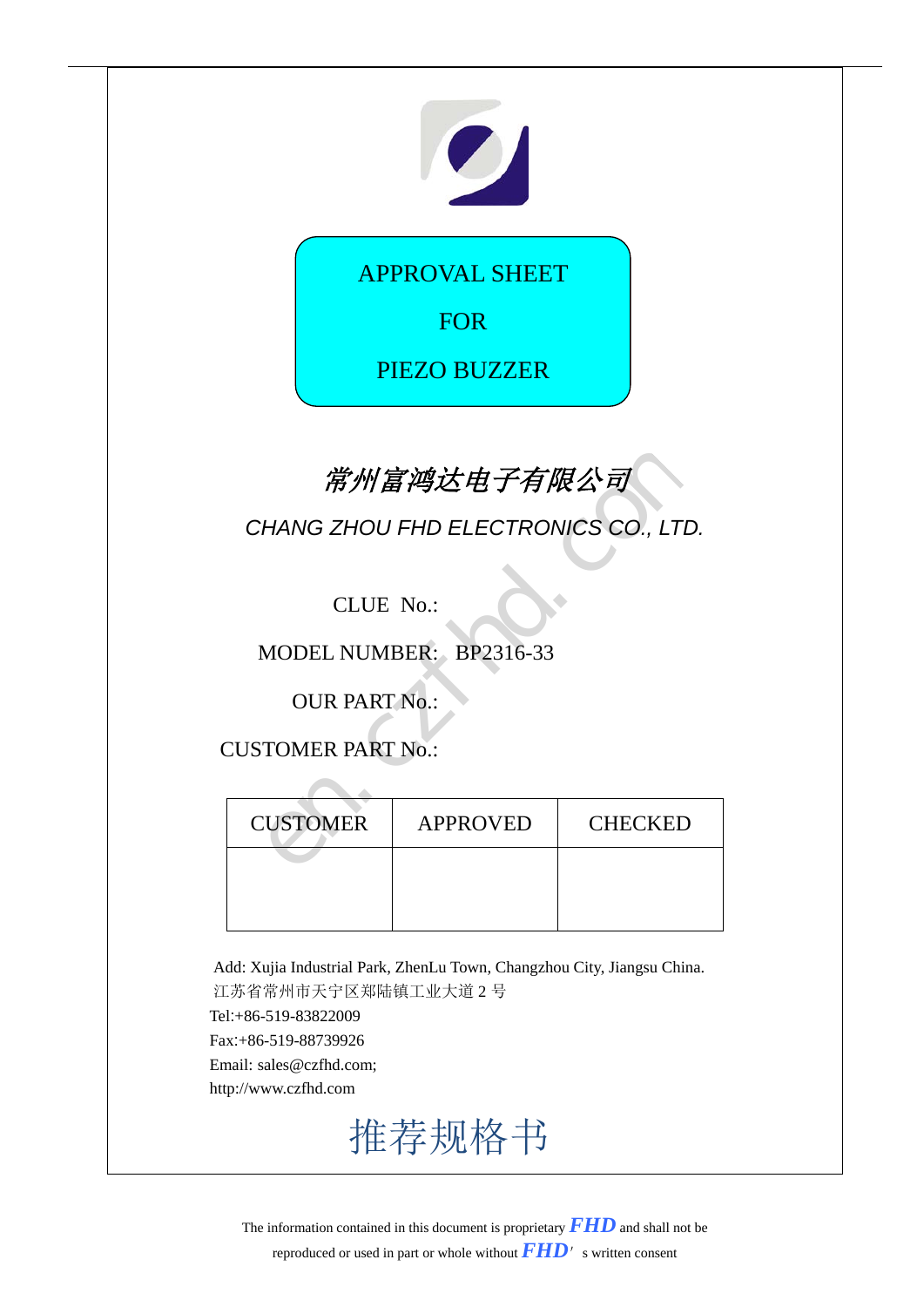

|                                                                          |         | $HUD.$ , w w w.cz $HBC.$ |                   |
|--------------------------------------------------------------------------|---------|--------------------------|-------------------|
| <b>Specification for Piezoelectric Ceramic Buzzer</b><br><b>PIN Type</b> |         | Des.                     | Page 2 of 6       |
|                                                                          |         | Wang Min                 | Update/2020-03-24 |
| <b>Model No.: BP2316-33</b>                                              | $P/N$ : | Chk.                     | Apr.              |
|                                                                          |         |                          |                   |
|                                                                          |         |                          |                   |

| 1. Document revision history |    |              |      |     |  |
|------------------------------|----|--------------|------|-----|--|
| 修改时间                         | 版本 | 修改页次         | 修改内容 | 确认人 |  |
|                              |    |              |      |     |  |
|                              |    |              |      |     |  |
|                              |    |              |      |     |  |
|                              |    |              |      |     |  |
|                              |    |              |      |     |  |
|                              |    |              |      |     |  |
|                              |    |              |      |     |  |
|                              |    |              |      |     |  |
|                              |    |              |      |     |  |
|                              |    |              |      |     |  |
|                              |    | $\mathbb{C}$ |      |     |  |
|                              |    |              |      |     |  |
|                              |    |              |      |     |  |
|                              |    |              |      |     |  |
|                              |    |              |      |     |  |
|                              |    |              |      |     |  |
|                              |    |              |      |     |  |
|                              |    |              |      |     |  |
|                              |    |              |      |     |  |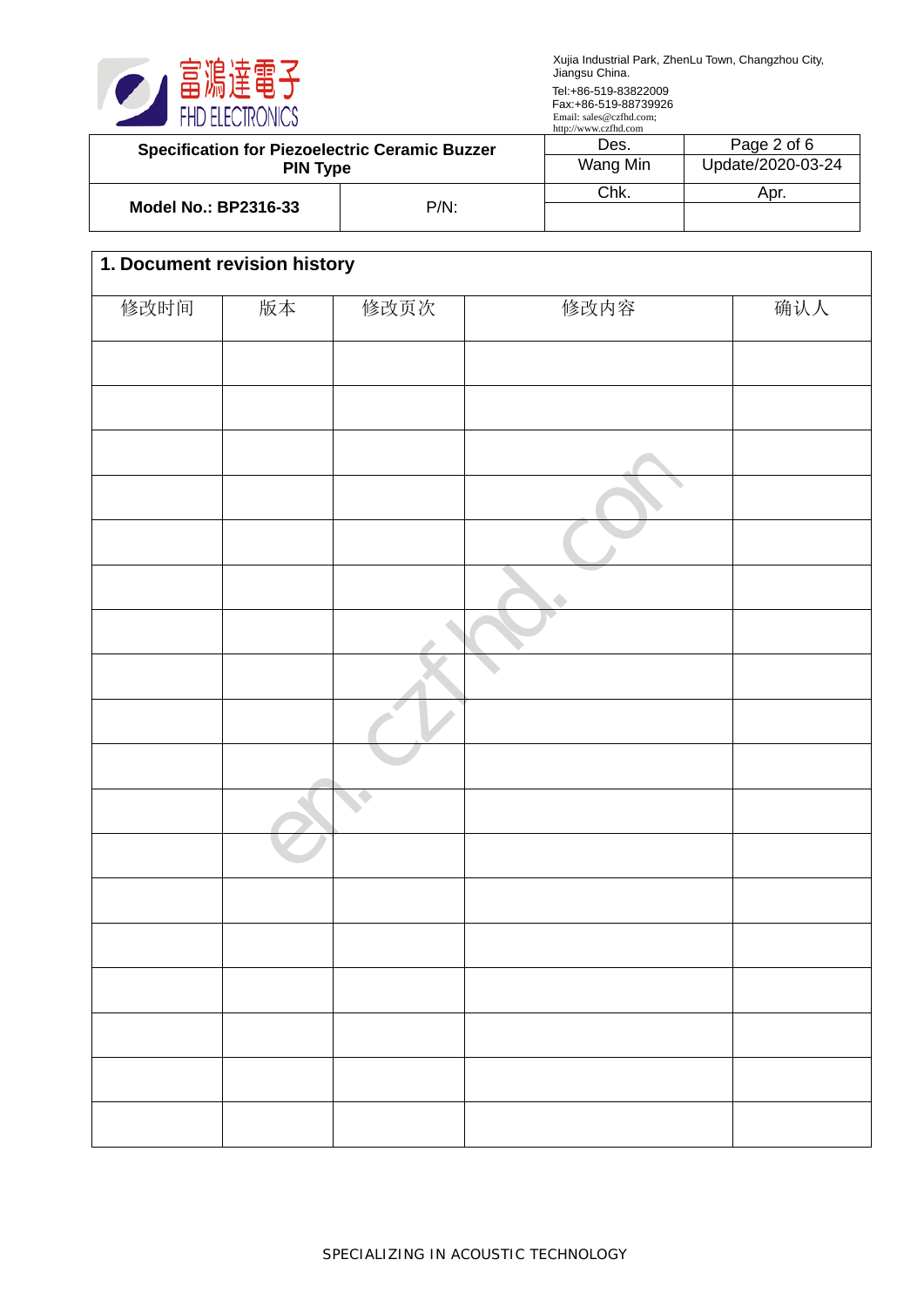

| <b>Specification for Piezoelectric Ceramic Buzzer</b><br><b>PIN Type</b>      |                                                                                                                       | http://www.czfhd.com<br>Des.<br>Wang Min     | Page 3 of 6<br>Update/2020-03-24                 |  |  |
|-------------------------------------------------------------------------------|-----------------------------------------------------------------------------------------------------------------------|----------------------------------------------|--------------------------------------------------|--|--|
| $P/N$ :<br><b>Model No.: BP2316-33</b>                                        |                                                                                                                       | Chk.                                         | Apr.                                             |  |  |
|                                                                               |                                                                                                                       |                                              |                                                  |  |  |
|                                                                               | <b>2. Technical Parameter</b>                                                                                         |                                              |                                                  |  |  |
|                                                                               | <b>Measuring condition</b><br>Part shall be measured under a condition (Temperature: $5 \sim 35^{\circ}$ C, Humidity: |                                              |                                                  |  |  |
|                                                                               | $45\% \sim 85\%$ R.H., Atmospheric pressure: 860 $\sim$ 1060hPa) unless the standard                                  |                                              |                                                  |  |  |
|                                                                               | condition (Temperature: 25±3℃, Humidity: 60±10%R.H. Atmospheric pressure:                                             |                                              |                                                  |  |  |
| $\mathbf{1}$                                                                  | 860 $\sim$ 1060hPa) is regulated to measure.<br><b>Resonant Frequency</b>                                             | 3300Hz                                       |                                                  |  |  |
| $\overline{2}$                                                                |                                                                                                                       |                                              |                                                  |  |  |
|                                                                               | <b>Operating Voltage</b>                                                                                              | $1 \sim 30$ Vp-p                             |                                                  |  |  |
| 3                                                                             | <b>Rated Current</b>                                                                                                  |                                              | Max.5mA, At 3.3KHz 50% duty Square Wave 12Vp-p   |  |  |
| 4                                                                             | Sound Output at 10cm                                                                                                  |                                              | Min. 85dB, At 3.3KHz 50% duty Square Wave 12Vp-p |  |  |
| 5                                                                             | Capacitance                                                                                                           | 25000 ± 30% pF At 120Hz                      |                                                  |  |  |
| 6                                                                             | <b>Operating Temperature</b>                                                                                          | $-20^{\circ}\text{C}\sim+70^{\circ}\text{C}$ |                                                  |  |  |
| $\overline{7}$                                                                | Store Temperature                                                                                                     | $-30^{\circ}\text{C}\sim+80^{\circ}\text{C}$ |                                                  |  |  |
| 8                                                                             | Net Weight                                                                                                            | Approx 5g                                    |                                                  |  |  |
| 9                                                                             | <b>RoHS</b>                                                                                                           | Yes                                          |                                                  |  |  |
|                                                                               | 3.Dimensions<br>Unit: mm                                                                                              |                                              |                                                  |  |  |
| $-1$<br>$2 - 0.8 + 0$<br>PCB<br>$15 + 0.3$<br>$\phi$ 233<br>16<br>6           |                                                                                                                       |                                              |                                                  |  |  |
| *Unit: mm; Tolerance: ±0.5mm Except Specified<br>*Housing Material: Black PPO |                                                                                                                       |                                              |                                                  |  |  |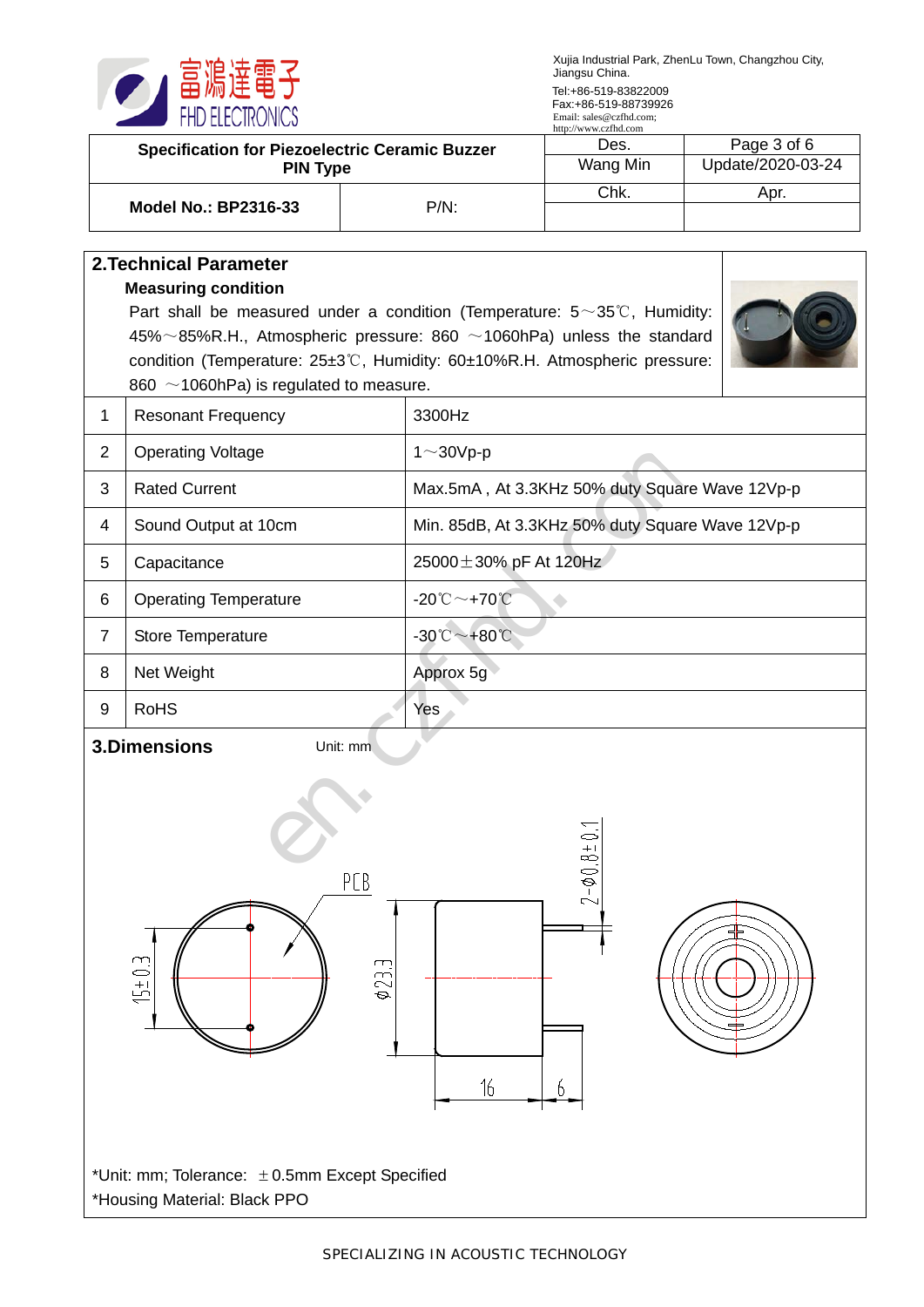

| <b>Specification for Piezoelectric Ceramic Buzzer</b><br><b>PIN Type</b> |         | http://www.czfnd.com<br>Des. | Page 4 of 6       |
|--------------------------------------------------------------------------|---------|------------------------------|-------------------|
|                                                                          |         | Wang Min                     | Update/2020-03-24 |
|                                                                          |         | Chk.                         | Apr.              |
| Model No.: BP2316-33                                                     | $P/N$ : |                              |                   |

#### **4.Electrical And Acoustical Measuring Condition**

#### **Recommended Setting**



<sup>12</sup>Vp-p 50% duty Square wave,10cm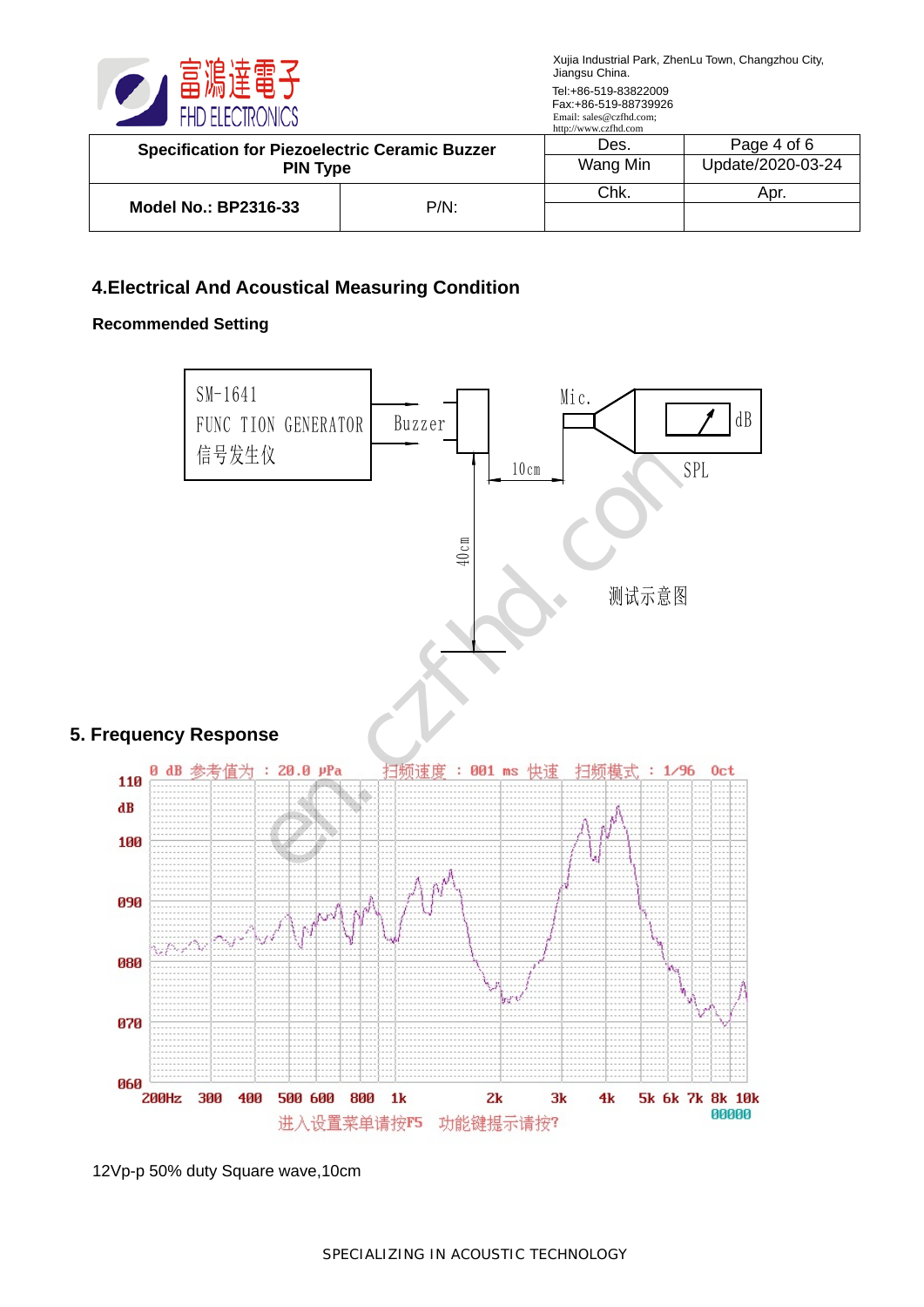

|                                                                          |         | http://www.czfhd.com |                   |
|--------------------------------------------------------------------------|---------|----------------------|-------------------|
| <b>Specification for Piezoelectric Ceramic Buzzer</b><br><b>PIN Type</b> |         | Des.                 | Page 5 of 6       |
|                                                                          |         | Wang Min             | Update/2020-03-24 |
| <b>Model No.: BP2316-33</b>                                              | $P/N$ : | Chk.                 | Apr.              |
|                                                                          |         |                      |                   |

#### **6.Reliability Test**

After any following tests the part shall meet specifications without any degradation in appearance and performance except SPL. SPL shall not deviate more than -5 dB from the initial value

#### **6.1 Ordinary Temperature Life Test**

The part shall be subjected to 96 hours at  $25±10°C$ . Input rated voltage Resonant frequency, 1/2 duty Square wave.

#### **6.2High Temperature Test**

The part shall be capable of with standing a storage temperature of  $+80^{\circ}$  for 96 hours.

#### **6.3 Low Temperature Test**

The part shall be capable of with standing a storage temperature of -30℃ for 96 hours.

#### **6.4 Humidity Test**

Temperature:+40℃ $\pm$ 3℃ Relative Humidity:90% $\sim$ 95% Duration: 48 hours and expose to room temperature for 6 hours Free Test<br>
Free Test<br>
Free Test<br>
Free Test<br>
Scapable of with standing a storage temperature of -3<br>  $20^\circ C \pm 3^\circ C$  Relative Humidity:90%~95% Duration: 4<br>
DOCK Test<br>
Test<br>
C /2hours → -20°C/2hours (1cycle), Total cycle: 10

#### **6.5Temperature Shock Test**

Temperature:60℃ /2hours→ -20℃/2hours (1cycle),Total cycle: 10 cycles

#### **6.6 Drop Test**

Standard Packaging From 75cm(Drop on hard wood or board of 5cm thick,

#### three sides, six plain.) **6.7Vibration Test**

Vibration:1000cycles /min. Amplitude:1.5mm, Duration: 1 hour in each 3 axes

#### **Note:**

As this product is not protected from foreign material entering, please make sure that any foreign materials (e.g. magnetic powder, washing solvent, flux, corrosive gas) do not enter this product in your production processes. The functional degradation (e.g. SPL down) may occur if foreign material enter it.